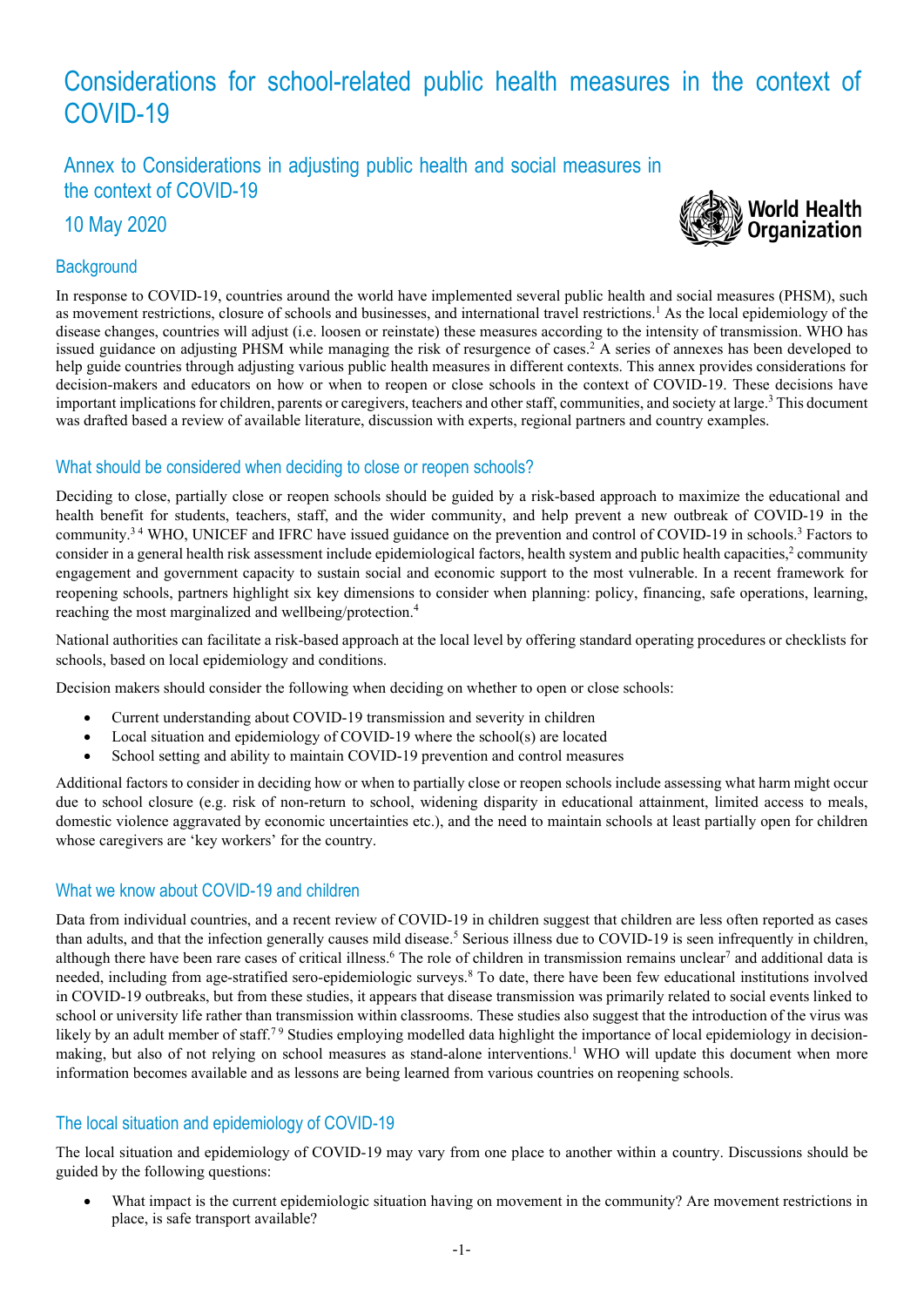- What is the trend in COVID-19 cases in the area? Is local information on disease trends accessible and reliable?
- Are public health officials in the community able to quickly detect and respond to new cases, to avert new outbreaks?
- Is the school able to maintain appropriate collaboration and coordination with local public health authorities (e.g. provide public health officers with information needed to trace contacts if a case or outbreak occurs in the school)?
- What is the number of staff at risk for severe disease (age-groups and underlying conditions)?
- What is the number of children with underlying conditions or special needs?

## School setting and ability to maintain COVID-19 prevention and control measures

#### **Policy, practice and infrastructure**

When schools are fully or partially open, COVID-19 prevention and control strategies<sup>2</sup> should be maintained. Risk assessment could be guided by the considerations below, while recommended actions and requirements are outlined in the following section:

School resources and infrastructure

- Does the school have policies and resources in place to ensure appropriate hand and respiratory hygiene, distancing and limiting crowding?
- Is it possible to access rooms large enough for desk-spacing? Can the school's infrastructure be extended, even temporarily, to provide the space that is needed?
- Does the school have access to adequate materials and supplies to help prevent transmission, such as well-stocked handwashing stations?
- Is it possible to reduce class sizes, or alternate the use of facilities daily or weekly by class groups?
- Does the school have access to a nurse to facilitate the care of sick children?

## *Policies for educators and school staff*

- Are policies and procedures in place for the safety of all school personnel, including considerations to protect high-risk individuals (older persons, persons with underlying medical conditions)?
- Does the school have the capacity to train school staff on safe school operations?
- Should/could some flexible or partial tele-schooling approaches be implemented or maintained?
- Does the school have sufficient teachers' capacity to support changes to school timetabling bearing in mind that such changes will also affect other staff?
- Depending on local context, is it feasible to ask teachers who are at higher risk of severe illness from COVID-19, to support distance teaching instead of in-person teaching?

## **Behavioural aspects**

In supporting the school environment, consider the age and experiences of students. Younger children may find it more difficult to adhere to physical distancing of at least 1 metre. For students in higher grades, requirements such as exams should be considered. To assess the school's readiness for safe adjustments, consider the following:

#### *Reconfiguring school resources*

- Are schools able to adapt classrooms to help students comply with recommended measures?
- How will playtime/outdoor activities during recreation (where they exist) be adjusted to ensure adherence to recommended measures?
- Are students, parents and teachers willing and well equipped to engage with tele-schooling or similar distance learning strategies, or return to school based on new measures?

## *Age-based considerations*

Will there be enough supervision for students of different ages to ensure adherence to recommended measures, including during recreational times and breaks between classes?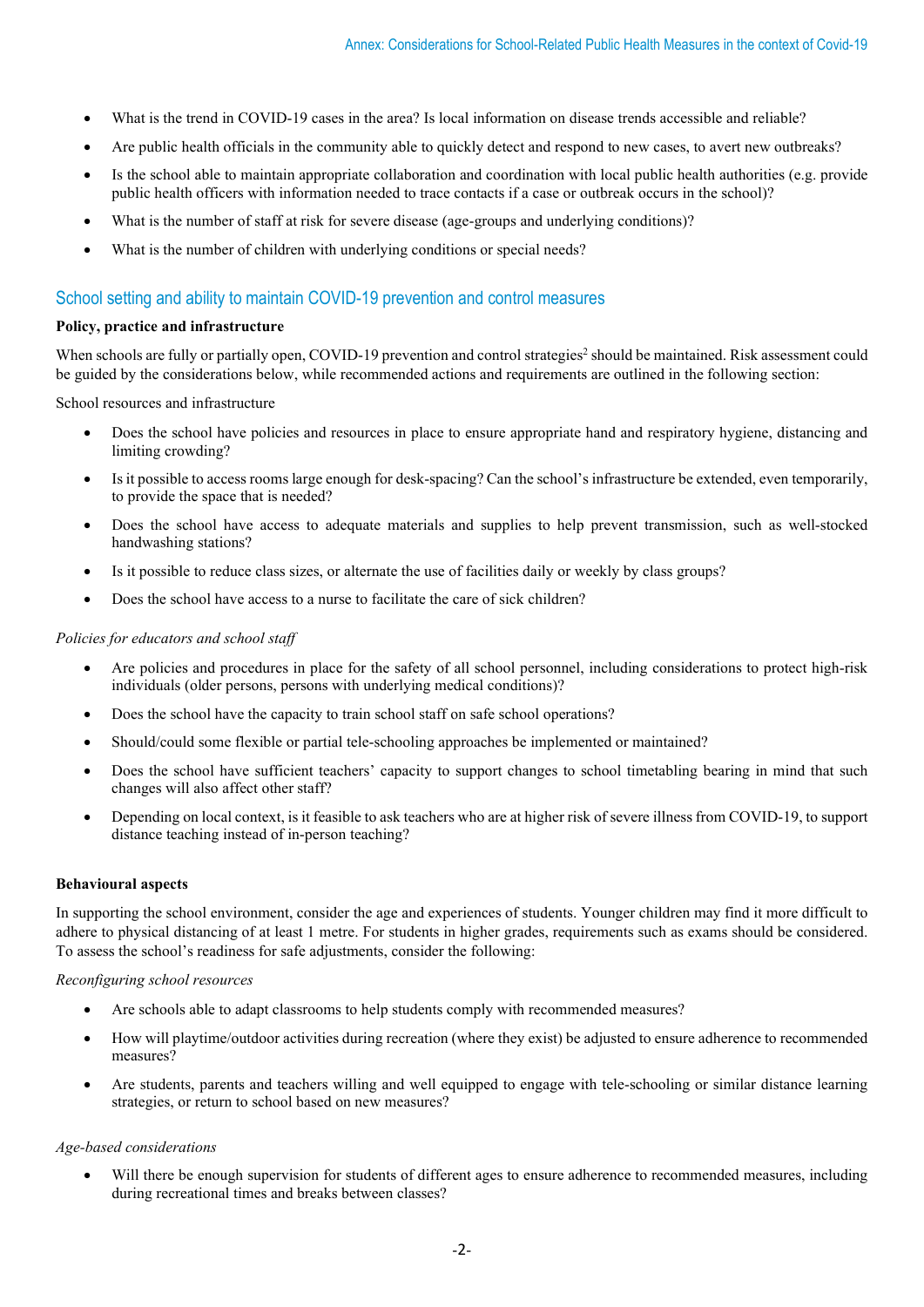- Based on local context and cultural norms, which age groups are considered better suited or higher priority for teleschooling and which age groups most need face-to-face instruction? Are provisions in place to ensure safety/protection in online, virtual spaces?
- Can post-secondary institutions assess the safety (and potential closure or cancelation) of school-hosted venues, events and gatherings and offer the possibility of maintaining physical distancing, including in social situations outside the classroom (e.g. trips, get-togethers)?

To enable behaviour change, health education and training sessions may need to be offered to personnel. Visual and verbal cues and reminders (e.g. posters) can be provided to encourage students to maintain desired behaviours.

## **Safety and Security**

School closure or re-opening may affect the safety and security of students. Questions to consider include the following:

- Are children receiving a meal at school? Is there food security at home?
- Are there enough teachers or staff to run the school? Are there policies in place for teacher and staff safety and well-being? Are they well equipped for preventative and control measures?
- Are child protection services operational to respond to safety concerns for students at home or at school?
- Can staff, parents and communities work together to develop local guidance for schools?
- Are contingency plans in place to counteract harms of educational disruption for the most vulnerable children?

## Recommended measures for school reopening

The following strategies and adaptations should be in place wherever possible:

## **Hygiene and daily practices at school**

*Hygiene and environmental cleaning to limit exposure:*

- Educate everyone in the school about COVID-19 prevention, this includes appropriate and frequent hand hygiene, respiratory hygiene, mask use if mandated, symptoms of COVID-19 and what to do if you feel sick. Non-contact greetings should also be advised. Offer weekly updates on these as the pandemic evolves.
- Create a **schedule for frequent hand hygiene,** especially for young children, a**nd provide sufficient alcohol-based rub or soap and clean water** at school entrances and throughout the school.
- Schedule regular cleaning of the school environment daily, including toilets, with water and soap/detergent and **disinfectant**[1](#page-2-0) . Clean and disinfect **frequently touched surfaces such as door handles, desks, toys**, supplies, light switches, doorframes, play equipment, teaching aids used by children, and covers of books.
- Assess what can be done to limit risk of exposure, or direct physical contact, in physical education classes, sports or other physical activities and play in playgrounds, wet areas and changing rooms.
- Increase frequency of cleaning in gym and sports facilities and changing rooms, provide hand hygiene stations at entrances and exits, establish one-way circulation of athletes through the facilities and limit the number of persons allowed in the locker room at one time.
- Put in place respiratory and hand hygiene and physical distancing measures in transportation such as **school buses,** and tips for students on safe commute to and from school, including those using public transport. Only 1 child per seat and at least 1 metre apart in school buses, if possible. This may lead to a need to increase the number of school buses per school. If possible, windows of the bus should be kept open.
- Develop a school policy on **wearing a mask or a face covering** in line with **national or local guidance**. If a child or school staff is sick, she/he should not come to school. Provide **sufficient medical masks** for those who need it, such as school nurses and children with symptoms.

## *Screening and management of sick students, teachers and other school staff*

• Enforce the policy of **"staying at home if unwell"** for students, teachers or school staff with symptoms. If possible, connect with local organizations to provide home care support and ensure communication between home and school.

<span id="page-2-0"></span><sup>&</sup>lt;sup>1</sup> WHO recommends 70% ethyl alcohol to disinfect small surface areas and equipment, or sodium hypochlorite 0.1% for disinfecting surfaces<sup>10</sup>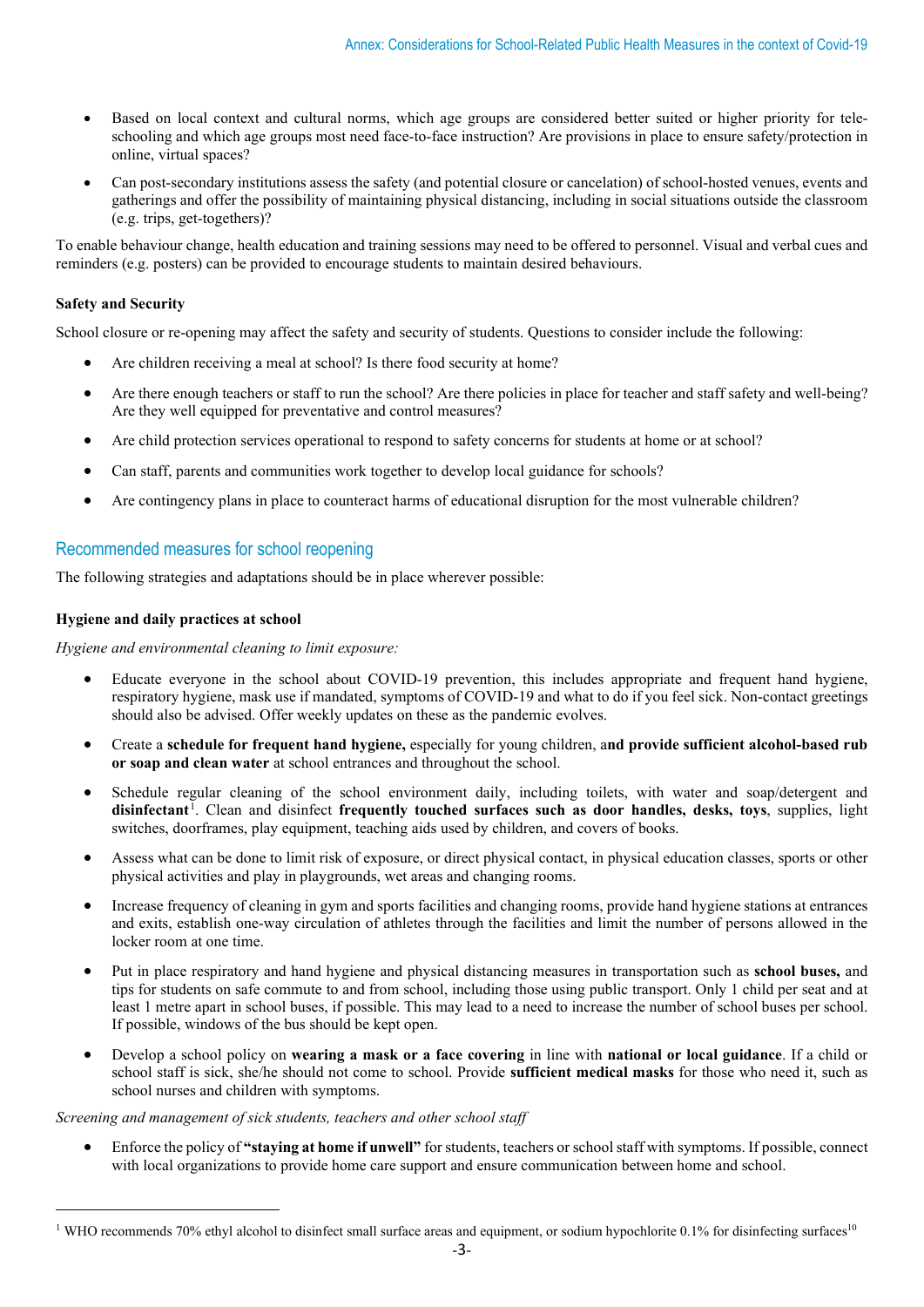- Create a **checklist** for parents/students /staff to decide whether students /staff can go to school, and with due consideration for the local epidemiology of COVID-19. The checklist could include:
	- $\circ$  underlying medical conditions and vulnerabilities, to protect the student/staff:
	- o recent illness or symptoms suggestive of COVID-19, to prevent spread to others;
	- o special circumstances in the home environment, to tailor support as needed;
	- o special considerations regarding school transport as needed.
- **Waive the requirement for a doctor's note to excuse absences** when there is community transmission of COVID-19.
- Consider **daily screening for body temperature, and history of fever or feeling feverish in the previous 24 hours,** on entry into the building for all staff, students and visitors to identify persons who are sick.
- Ensure students who have been in contact with a COVID-19 case stay home for 14 days. The school officials should notify public health authorities in case of a positive COVID-19 case.
- Establish procedures for students or staff who have symptoms of COVID-19 or are feeling unwell in any way to be sent home or isolated from others.

*Communication with parents and students*

- Inform parents about the measures the school is putting in place and ask for cooperation to report any cases of COVID-19 that occur in the household. If someone in the household is suspected to have COVID-19, keep the child home and inform the school.
- Explain to the students the reason for school-related measures, including discussing the scientific considerations and highlighting the help they can get through schools (e.g. psychosocial support).

*Additional school-related measures* 

- Ensure that school entry **immunization checks are** in place. Check **vaccination status** for outbreak-prone vaccinepreventable diseases (e.g. measles) and remind parents of the importance of ensuring their children are up to date with all eligible vaccinations. For school-based immunization programmes, ensure there a plan for catch-up vaccination if needed.
- Boarding schools and other specialized institutions will need to extend these considerations to residential facilities, lecture halls, laboratories and other learning facilities for the all-round benefit and safety of students and staff.

## **Physical distancing and tele-schooling**

## *Physical distancing at school*

- **Maintain a distance of at least 1 metre[2](#page-3-0)** between everyone present at school
- Increase **desk spacing (at least 1 metre between desks), stagger recesses/breaks and lunchbreaks** (if difficult, one alternative is to have lunch at desk)
- **Limit mixing of classes** for school and after-school activities. For example, students in a class will stay in one classroom throughout the day, while teachers move between classrooms; or classes could use different entrances, if available, or establish an order for each class to enter and leave the building/classroom
- Expand high-school timetable, with some students and teachers attending in the morning, others in the afternoon, others in the evening
- Consider increasing the number of teachers, if possible, to allow for fewer students per classroom (if space is available)
- Advise against crowding during school pick-up or day care, and if possible avoid pick up by older family or community members (e.g. grandparents)
- Minimize shared break times, i.e. alternate when and where classes take lunch
- Discuss how to manage physical education and sports **lessons**
- **Move lessons outdoors** or **ventilate rooms** as much as possible
- Create awareness to ensure the students do not gather and socialize when leaving the school and in their free time

<span id="page-3-0"></span><sup>&</sup>lt;sup>2</sup> Most studies have used one metre as a benchmark for projection of respiratory droplets. One metre is equivalent to 3 feet and 3.37 inches. WHO is monitoring ongoing research on risks of COVID-19 transmission.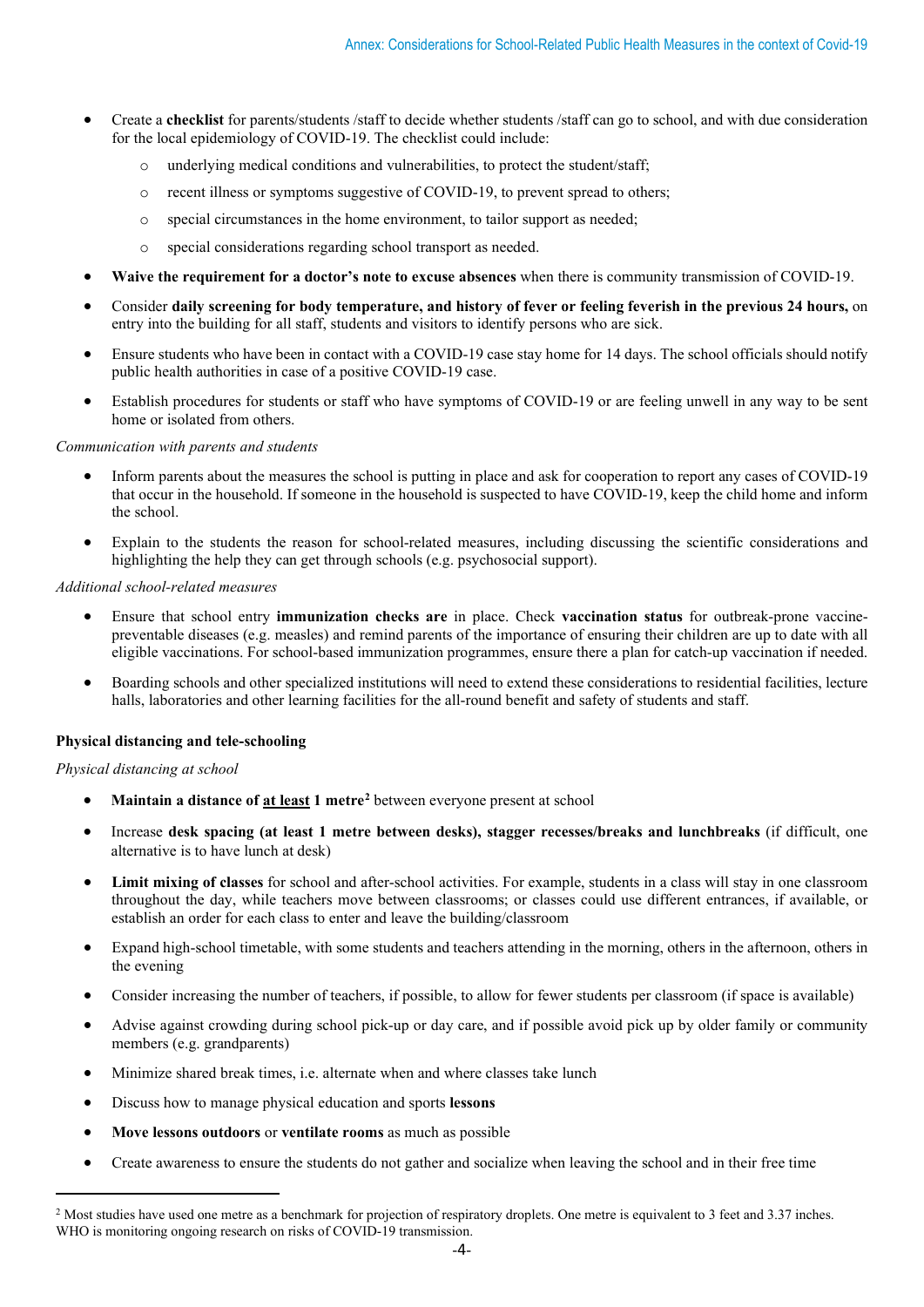## *Tele-schooling and distance learning*

- Initiate or continue **tele-schooling.** or similar method**,** by blended methods where necessary and possible (e.g. some student groups could take online classes, learn from home through homework assignments, blogs, engage in at home physical activity).
- If tele-schooling is not possible, invite students to **take text-books home** or arrange to **deliver** assignments. Consider **radio or television broadcasts** of lessons, arrange a **buddy system** for homework with older siblings at home, or with friends by telephone
- Ensure age-appropriate and **frequent follow-up and support** for children out of school and avoid penalizing or stigmatizing such students

## Monitoring of schools after re-opening

As protective school measures are applied, it is important to monitor a range of factors such as:

- Effectiveness of tele-schooling interventions:
	- o How well has the school been able to develop tele-schooling strategies?
	- o What proportion of children were reached?
	- o What is the feedback from students, parents and teachers?
- The effects of policies and measures on educational objectives and learning outcomes.
- The effects of policies and measures on health and well-being of children, siblings, staff, parents and other family members.
- The trend in school drop out after lifting the restrictions.

Inclusive and early collaboration between the school and the community is needed to develop and implement necessary measures. It will be important to maintain flexibility and modify approaches as needed, and to ensure learning and sharing of good practices. Completely closing schools without putting in place context-appropriate distance learning methods, wherever possible, and adaptive strategies to reduce potential harms may not be the best or only solution and should only be considered when alternatives are not available.

The World Health Organization offers these considerations to support policy development and help decision-makers, educational institutions and caregivers in this unique and challenging period, as they seek to do what is best for their children, students and community.

## References

- 1. Viner RM, Russell SJ, Croker H et al. 2020. School closure and management practices during coronavirus outbreaks including COVID-19: a rapid systematic review. Lancet Child Adolesc Health 2020; 4: 397–404 [\(https://www.thelancet.com/action/showPdf?pii=S2352-4642%2820%2930095-X,](https://www.thelancet.com/action/showPdf?pii=S2352-4642%2820%2930095-X) accessed 06 April 2020)
- 2. World Health Organization. Considerations in adjusting public health and social measures in the context of COVID-19 (Interim guidance) [\(https://www.who.int/publications-detail/considerations-in-adjusting-public-health-and-social-measures](https://www.who.int/publications-detail/considerations-in-adjusting-public-health-and-social-measures-in-the-context-of-covid-19-interim-guidance)[in-the-context-of-covid-19-interim-guidance,](https://www.who.int/publications-detail/considerations-in-adjusting-public-health-and-social-measures-in-the-context-of-covid-19-interim-guidance) accessed 16 April 2020)
- 3. UNICEF, WHO, IFRC 2020. Key Messages and Actions for COVID-19 Prevention and Control in Schools [\(https://www.unicef.org/reports/key-messages-and-actions-coronavirus-disease-covid-19-prevention-and-control-schools,](https://www.unicef.org/reports/key-messages-and-actions-coronavirus-disease-covid-19-prevention-and-control-schools) accessed 10 March 2020)
- 4. UNESCO, UNICEF, World Bank, World Food Programme. Framework for reopening schools, April 2020 [\(https://unesdoc.unesco.org/ark:/48223/pf0000373348,](https://unesdoc.unesco.org/ark:/48223/pf0000373348) accessed 01 April 2020)
- 5. Boast A, Munro A, Goldstein H. An evidence summary of Paediatric COVID-19 literature, Don't Forget the Bubbles, 2020 [\(https://dontforgetthebubbles.com/evidence-summary-paediatric-covid-19-literature,](https://dontforgetthebubbles.com/evidence-summary-paediatric-covid-19-literature) accessed 03 April 2020)
- 6. Dong Y, Hu Y, Qi X, Jiang F, Jiang Z, Tong S 2020. Epidemiology of COVID-19 Among Children in China. Pediatrics Vol. 145, Issue 5 [\(https://pediatrics.aappublications.org/content/early/2020/03/16/peds.2020-0702.1,](https://pediatrics.aappublications.org/content/early/2020/03/16/peds.2020-0702.1) accessed 01 May 2020)
- 7. National Centre for Immunisation Research and Surveillance (NCIRS). COVID-19 in schools the experience in New South Wales [\(http://ncirs.org.au/sites/default/files/2020-](http://ncirs.org.au/sites/default/files/2020-04/NCIRS%20NSW%20Schools%20COVID_Summary_FINAL%20public_26%20April%202020.pdf) [04/NCIRS%20NSW%20Schools%20COVID\\_Summary\\_FINAL%20public\\_26%20April%202020.pdf,](http://ncirs.org.au/sites/default/files/2020-04/NCIRS%20NSW%20Schools%20COVID_Summary_FINAL%20public_26%20April%202020.pdf) accessed 26 April 2020)
- 8. World Health Organization. Population based age stratified seroepidemiological investigation protocol for COVID-19 virus infection [\(https://www.who.int/publications-detail/population-based-age-stratified-seroepidemiological-investigation](https://www.who.int/publications-detail/population-based-age-stratified-seroepidemiological-investigation-protocol-for-covid-19-virus-infection)[protocol-for-covid-19-virus-infection,](https://www.who.int/publications-detail/population-based-age-stratified-seroepidemiological-investigation-protocol-for-covid-19-virus-infection) accessed 17 March 2020)